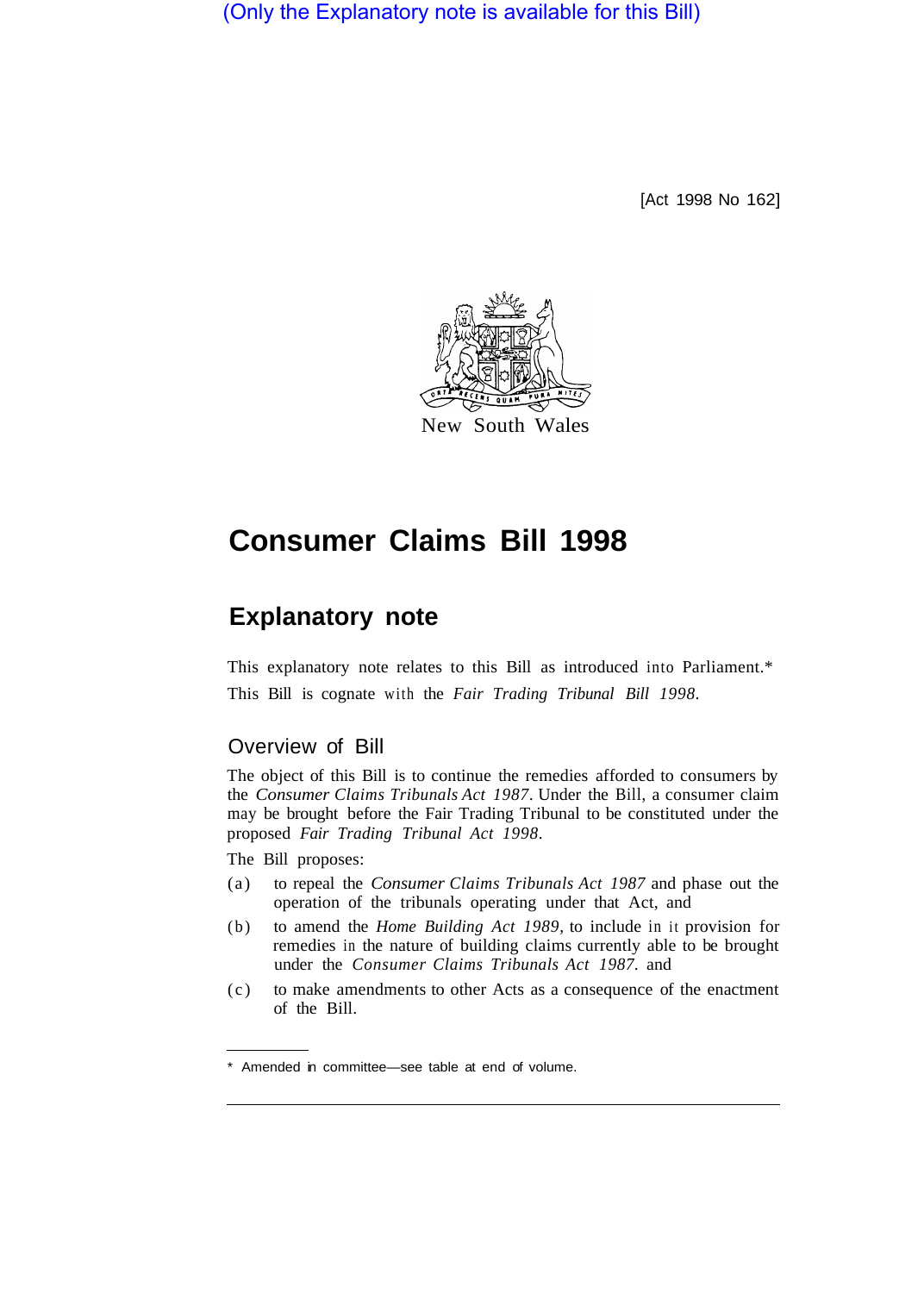Consumer Claims Bill 1998 [Act 1998 No 162]

Explanatory note

## Outline of provisions

#### **Part 1 Preliminary**

**Clause 1** sets out the name (also called the short title) of the proposed Act.

**Clause 2** provides for the commencement of the proposed Act on a day or days to be appointed by proclamation.

**Clause 3** defines *consumer*, *consumer claim* and other words and expressions used in the proposed Act. *Tribunal* is defined to mean the Fair Trading Tribunal (that is, the tribunal to be established by the proposed *Fair Trading Tribunal Act 1998).* 

**Clause 4** creates a presumption in favour of a person alleging to be a consumer for the purposes of the proposed Act.

**Clause 5** provides that notes to the text of the proposed Act do not form part of the proposed Act.

#### **Part 2 Consumer claims**

**Clause 6** provides that a consumer may apply to the Tribunal to have a consumer claim determined.

**Clause 7** invests the Tribunal with jurisdiction to hear and determine any consumer claim referred to it under the proposed Act. In general, it will not have jurisdiction to hear a consumer claim referred to it more than 3 years before the date on which the goods or services involved in the claim were supplied (or were contracted to be supplied).

**Clause 8** describes the orders the Tribunal can make in determining a consumer claim. In addition to being able to make orders for the payment of money. requiring a party to perform work or relieving a party from being required to pay a specified sum of money in respect of a supply of goods or services. the Tribunal will also be able to make orders requiring the delivery. return or replacement of goods or requiring the supply of services other than the performance of work.

**Clause 9** provides that an order made by the Tribunal under the proposed Part may be made subject to conditions imposed by the Tribunal.

**Clause 10** confers power on the Tribunal to make interim and ancillary orders in connection with the determination of consumer claims.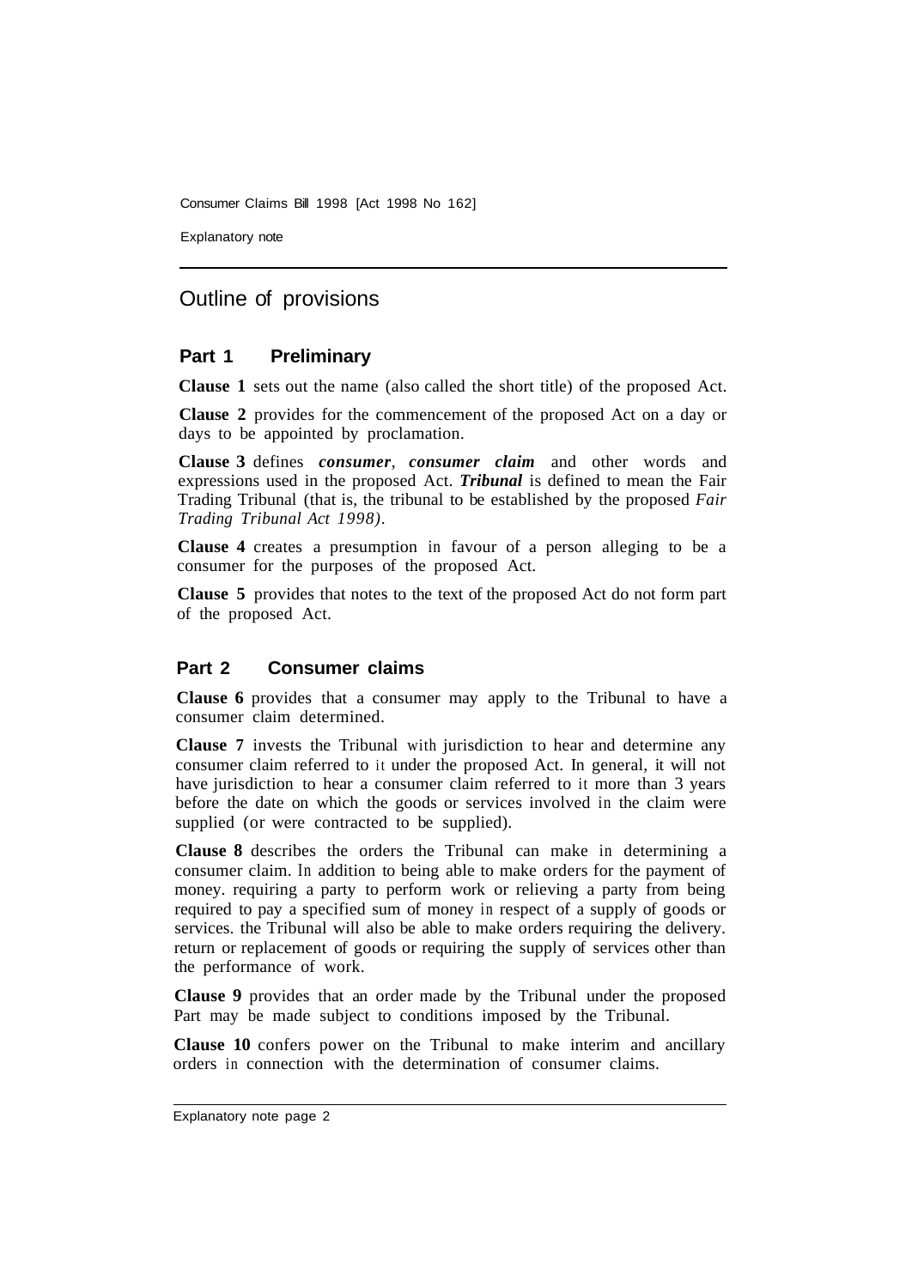Consumer Claims Bill 1998 [Act 1998 No 162]

Explanatory note

**Clause 11** allows the Tribunal, on such conditions as may be appropriate, to suspend the operation of an order previously made by it.

**Clause 12** provides for the application, to orders of the Tribunal under the proposed Part, of provisions of the *Supreme Court Act 1970* concerning the effect of a judgment against one of several persons having a joint liability.

**Clause 13** requires the Tribunal to act fairly and equitably in making any order under the proposed Part, and specifies the factors that are relevant in making such orders. One such factor is whether or not there was any material inequality in bargaining power between the parties to the relevant claim. The clause also makes provision for the provisions of certain codes of practice to be taken into account where these are relevant in determining a consumer claim.

**Clause 14** limits the jurisdiction of the Tribunal over consumer claims to cases where the total amount payable by virtue of a verdict for the claimant or respondent has a value not exceeding an amount prescribed by the regulations.

#### **Part 3 Miscellaneous**

**Clause 15** allows the Chairperson and members of the Fair Trading Tribunal to furnish reports to appropriate authorities in respect of matters arising under the administration of the proposed Act or the hearing of consumer claims.

**Clause 16** allows the Director-General of the Department of Fair Trading to compile and maintain a list of suppliers whose activities have come to unfavourable notice under the proposed Act.

**Clause 17** allows the Governor-in-Council to make regulations in aid of the proposed Act.

**Clause 18** repeals the *Consumer Claims Tribunals Act 1987.* 

**Clause 19** gives effect to a Schedule of savings and transitional provisions.

**Clause 20** gives effect to a Schedule of consequential amendments to other Acts.

**Clause 21** provides for review of the proposed Act after 5 years.

#### **Schedule 1 Savings and transitional provisions**

This Schedule provides for the phasing out of the consumer claims tribunals. After its commencement, new consumer claims may not be brought before them. and must be brought before the Fair Trading Tribunal, but pending claims may be in all respects completed.